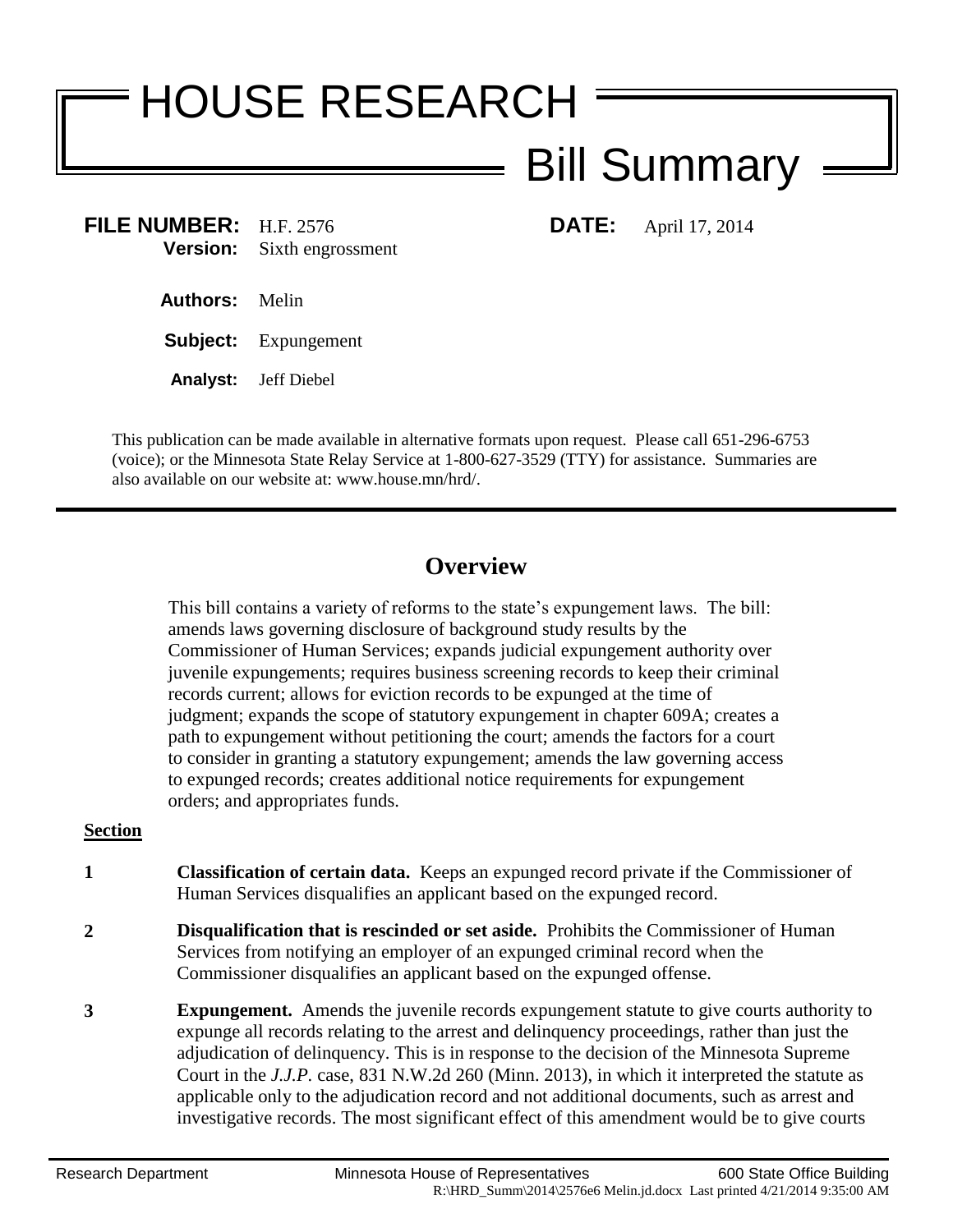#### **Section**

authority to expunge these delinquency records when held by executive branch entities. In addition, the standard to be applied by the court is more clearly delineated and a list of factors to be considered is included.

Juvenile records expunged prior to the effective date of this act may not be shared or exchanged. For juvenile records expunged after the effective date of this act, sharing of records between criminal justice agencies is authorized, consistent with the new provisions governing adult records in section 12, and the statute governing appeals of adult expungements would apply.

- **4 Deletion of expunged records.** Amends the law governing business screening services to require a business screening service that knows a criminal record has been sealed, expunged, or is the subject of a pardon to promptly delete the record. While this may be implied under current law, it is not explicitly stated (in contrast, there is specific language in Minnesota Statutes, section 504B.241, subdivision 4, governing residential tenant screening services).
- **5 Evictions.** Amends the eviction law to explicitly give the court authority to expunge records relating to the action at the time judgment is entered or after that time in cases where the defendant prevailed. The effect of this amendment is to allow the defendant to move for an expungement as part of the eviction proceeding, rather than bringing a separate petition or motion under Minnesota Statutes, section 484.014, which is the general law governing expungement of eviction records.
- **6 Statutory expungement.** Amends the general law governing the circumstances under which criminal records may be expunged. Under current law, an expungement petition may be brought only when authorized under law. The grounds for an order under Minnesota Statutes, section 609A.02, include certain controlled substance offenses, juveniles prosecuted as adults, and criminal proceedings resolved in favor of the petitioner. Under paragraph (a), three new categories of criminal proceedings or convictions are added:
	- petitioner has successfully completed the terms of a diversion program or stay of adjudication and has not been charged with a new crime for at least *two* years since completion of the program or stay of adjudication;
	- petitioner was convicted of or received a stayed sentence for a petty misdemeanor, misdemeanor, or gross misdemeanor and has not been convicted of a new crime for at least *five* years since discharge of the sentence; or
	- petitioner was convicted of or received a stayed sentence for a felony violation of an offense listed in paragraph (b) and has not been convicted of a new crime for at least *eight* years since discharge of the sentence.

Paragraph (b) lists the felonies that would be eligible for expungement. It includes most offenses that are a severity level 1 or 2 under the Sentencing Guidelines, other than (1) certain person offenses and (2) those that are crimes of violence for purposes of permit to carry disqualifications and codified in chapter 609.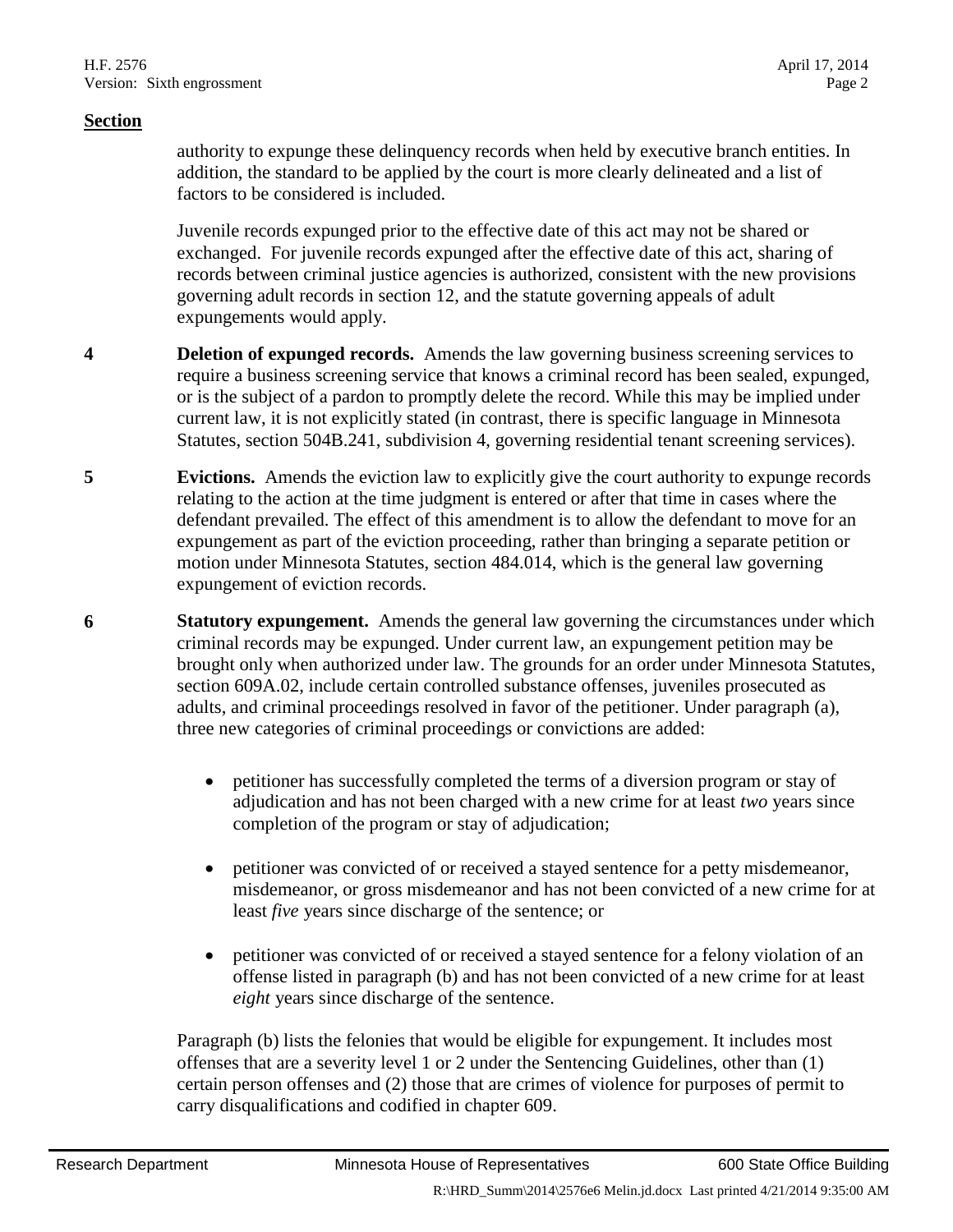#### **Section**

Until July 15, 2015, paragraph (c) prohibits the expungement of stayed sentences in cases of sexual or domestic abuse, stalking, and harassment.

- **7 Petitionless expungement.** Provides for expungement without the filing of a petition in certain cases where the prosecutor agrees to the sealing of a criminal record, unless the court determines that the interests of public safety in keeping the record outweigh the disadvantages to the subject. It would apply to the categories of persons authorized to seek an expungement under Minnesota Statutes, section 609A.02, subdivision 3 (see section 6). A victim notification requirement is included.
- **8 Petition; filing fee.** Clarifies that the expungement petition filing fee waiver is not extended to the new categories of offenses eligible for expungement.
- **9 Nature of remedy; standard.** Amends the law governing the standards for granting an expungement. The general rule under current law is that the petitioner has the burden of proving by clear and convincing evidence that expungement would yield a benefit to the petitioner commensurate with the disadvantages to the public and public safety of sealing the record and burdening the court and other authorities. However, in cases where the proceedings were resolved in favor of the petitioner, the burden of proof switches to the agency or jurisdiction whose records would be affected. This amendment would add cases where the petitioner has successfully completed the terms of a diversion program to the situations where the agency has the burden of proof. For the other new categories in section 6, the petitioner would continue to have the burden of proof. This section also includes additional factors to be considered by the court in making its determination. New language clarifies that a court may order an expunged record sealed, regardless of whether it would otherwise be public law enforcement or criminal history data or public under other law, except that the record must be disclosed as part of mandated background check.

Prohibits expunged records from being introduced in civil litigation against an employer or landlord for alleged misconduct of an employee or tenant, if the records were expunged before the occurrence giving rise to the civil action.

- **10 Order when context and circumstances of the underlying crime indicate a nexus between the criminal record to be expunged and person's status as a crime victim.** Creates special protections for persons who have a record expunged and the person is deemed a crime victim and there is a nexus between the expunged record and the person's status as a crime victim.
- **11 Limitations of statutory expungement.** Establishes that current standards for accessing expunged records apply to records expunged prior to January 1, 2015.
- **12 Limitations on statutory expungement (***prospective)***.** Amends the law governing access to records expunged on or after January 1, 2015. Except for in certain cases where a person was found not guilty, the new language allows the exchange of expunged records between criminal justice agencies, similar to the current authority for the exchange of law enforcement data under Minnesota Statutes, section 13.82, subdivision 24. This replaces and expands current law, which authorizes opening an expunged record for a criminal